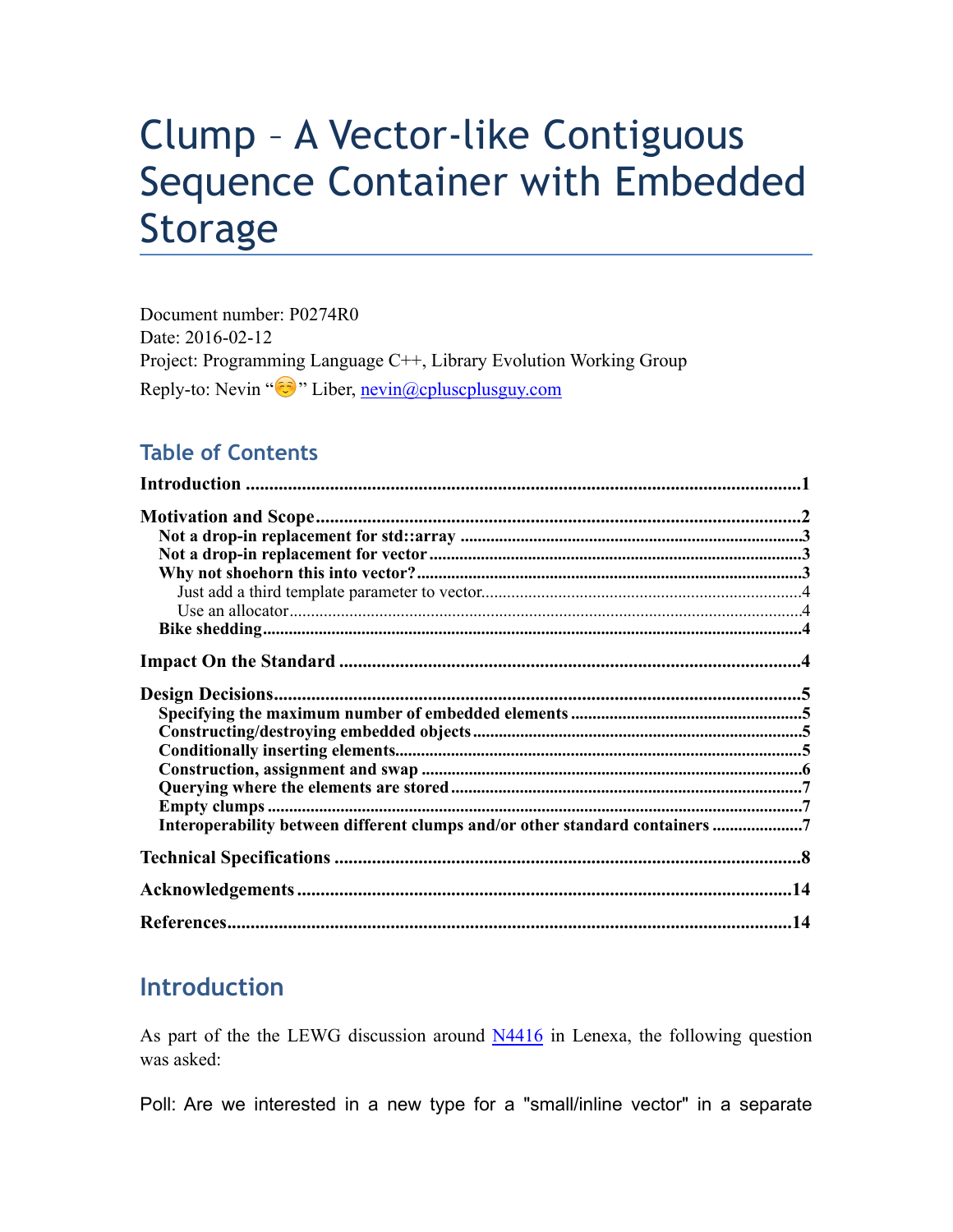paper?

|           |  | SF  F N A SA |
|-----------|--|--------------|
| 8 6 1 0 0 |  |              |

Clump is that vector-like contiguous sequence container with embedded storage, much like the small object optimization used in many  $\text{std}:\text{string implementations}.$ 

## **Motivation and Scope**

There are many situations where you want an efficient container but don't want to pay the cost of heap allocations when you know at compile time the typical/maximum number of elements the container can contain. The author himself has used (and/or invented a poor man's version of) this data structure in his last three places of employment, all of which are in very different industries (embedded, low latency and big data).

There is much existing practice in inventing such a container: **[LLVM](http://llvm.org/docs/ProgrammersManual.html#llvm-adt-smallvector-h)**, [Facebook,](https://github.com/facebook/folly/blob/master/folly/docs/small_vector.md) [Boost](http://www.boost.org/doc/libs/1_60_0/doc/html/container/non_standard_containers.html#container.non_standard_containers.small_vector) and [Electronic Arts](https://github.com/paulhodge/EASTL/blob/community/include/EASTL/fixed_vector.h) all have one in their libraries.

To quote some of their motivation:

#### *LLVM*

*It supports efficient iteration, lays out elements in memory order (so you can do pointer arithmetic between elements), supports efficient push\_back/pop\_back operations, supports efficient random access to its elements, etc.* 

*The advantage of SmallVector is that it allocates space for some number of elements (N) in the object itself. Because of this, if the SmallVector is dynamically smaller than N, no malloc is performed. This can be a big win in cases where the malloc/free call is far more expensive than the code that fiddles around with the elements.* 

*Facebook* 

*This class is useful in either of following cases:*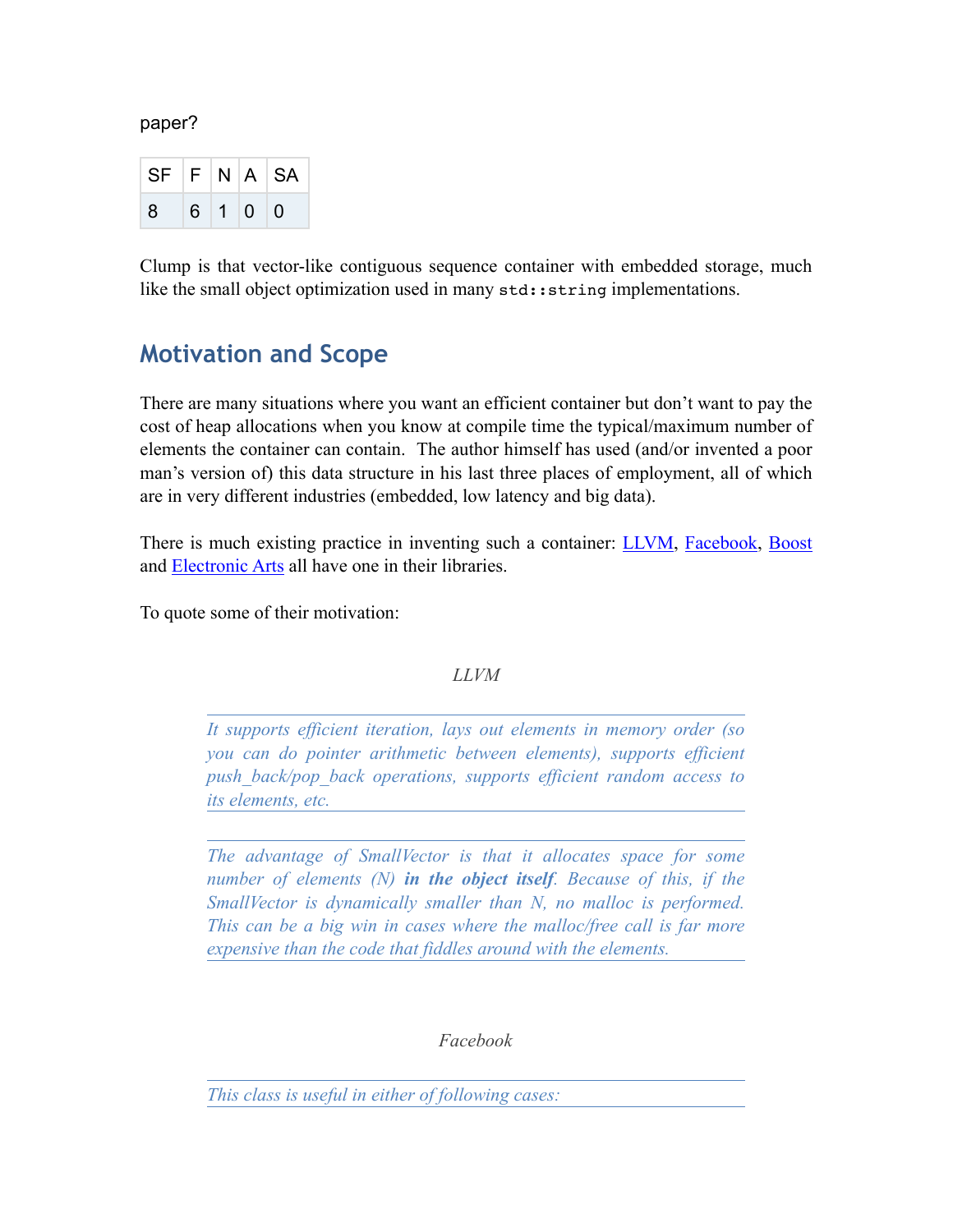*Short-lived stack vectors with few elements (or maybe with a usuallyknown number of elements), if you want to avoid malloc.* 

*If the vector(s) are usually under a known size and lookups are very common, you'll save an extra cache miss in the common case when the data is kept in-place.* 

Not a drop-in replacement for std::array

std::array is a container of *exactly n* elements. Clump has no compile time limit on the number of elements.

Clump is also not modelling *up to n* elements (either compile time or run time limit). This question also was asked in Lenexa. The poll was not encouraging:

Poll: Interested in a separate type like std::vector that just has a capped capacity?

| $SF$ $F$ $N$ $A$ $SA$ |  |         |  |
|-----------------------|--|---------|--|
| 4                     |  | 3 2 5 0 |  |

### Not a drop-in replacement for vector

The main differences between clump and vector are:

- An additional template parameter. We need to specify the number of embedded elements at compile time.
- clump<br/>bool> is not specialized.
- Different exception guarantees, iterator invalidation requirements, reference stability rules, etc. for move construction, swap. Unlike vector, which has an extra level of indirection via the heap, elements embedded in clump must move when the container is moved.
- Additional functionality, such as conditionally inserting elements if it can be done without an allocation

### Why not shoehorn this into vector?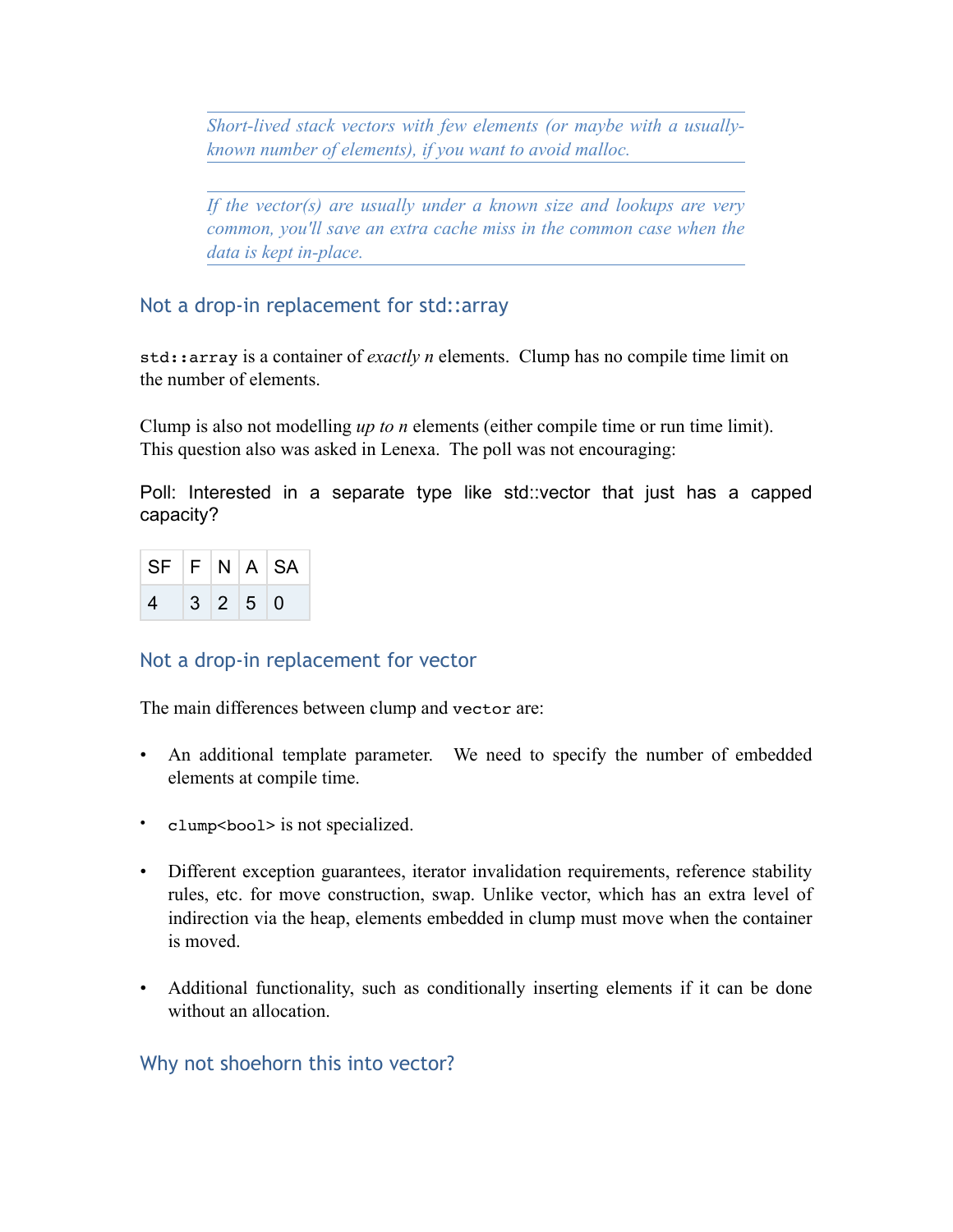No. There have been various suggestions on how to do it, but (so far) all are problematic:

Let implementations do it as part of Quality of Implementation.

This doesn't work because you have to change the exception safety guarantees and iterator invalidation requirements. For instance: vector::swap shall not invalidate any references, pointers or iterators, and its exception safety guarantee is only based on the allocator. That would be a breaking change.

#### Just add a third template parameter to vector.

- This breaks backwards compatibility.
- This breaks ABI compatibility.
- It is more natural to put the maximum embedded element count as the second template parameter and making the allocator the third parameter.

#### Use an allocator

Alisdair Meredith (on std::proposals) explained this far better than I could:

*The intent is that for a small vector, memory allocation comes out of space in the vector object itself, rather than necessitating a trip to the heap.* When we have a container with millions of small vectors, that *saving is notable. In this case, we do not really mean 'allocate on the stack' but 'allocate from internal state', and that is where allocators can no longer help, but the optimization must be built into the data structure itself.* 

#### Bike shedding

Why call it clump? While that is likely not to be the final name of this class, it is useful to pick a unique name while exploring the design space so as not to be biased by preconceived notions of exactly how it should behave and what the interface should look like. That being said, consistency between containers is important when it naturally occurs.

For purposes of this proposal, please consider any proposed names and function signatures to be for exposition purposes only and subject to bike shedding by L(E)WG.

## **Impact On the Standard**

This enhancement is purely an addition to the standard.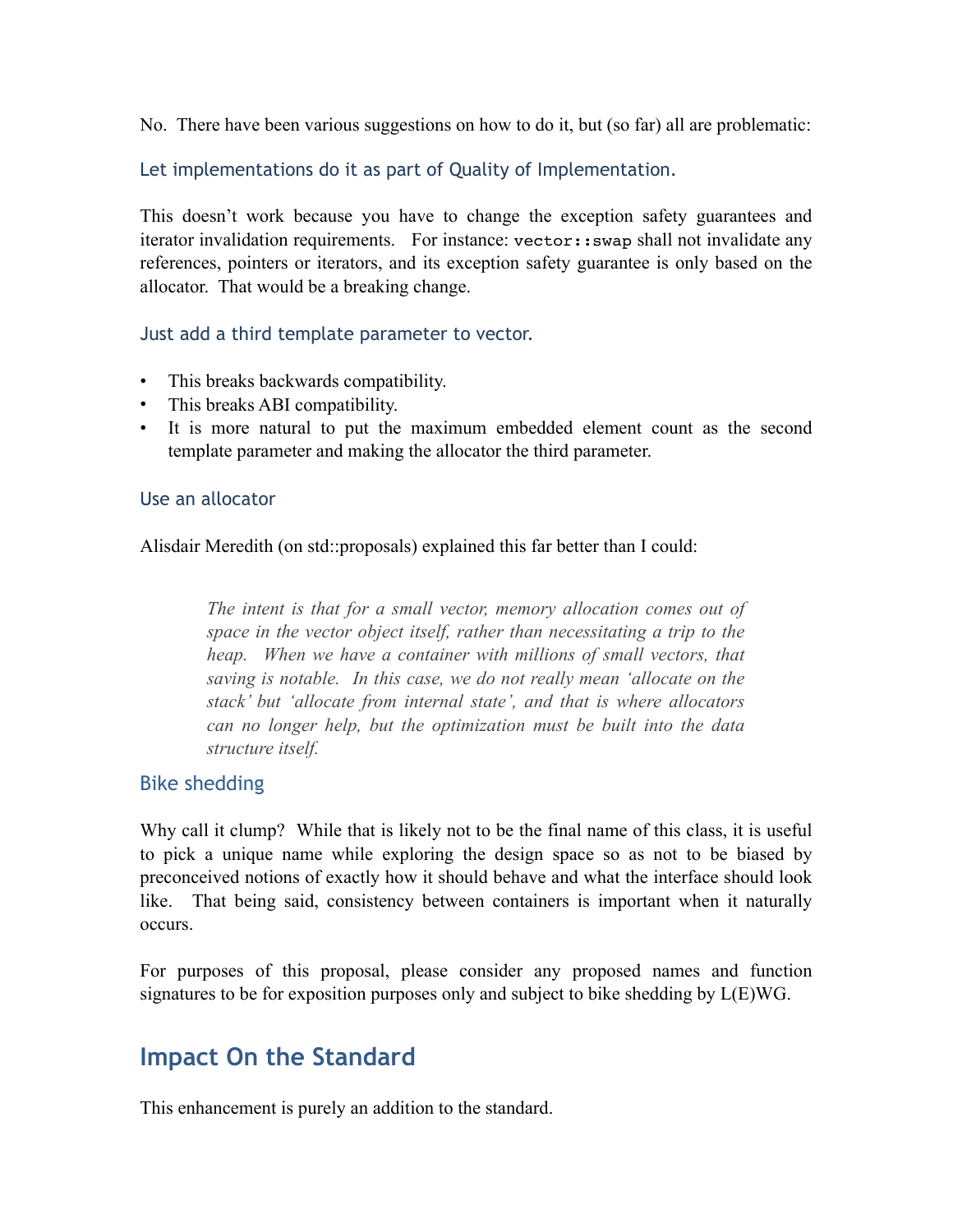# **Design Decisions**

The primary template declaration should look like:

```
template<class T, size_t N, class Allocator = allocator<T>>
class clump;
```
#### Specifying the maximum number of embedded elements

Users need to be able to specify the maximum number of embedded elements, so it makes sense to pass it in as a template parameter. The second position is the natural one, not only because the allocator is usually defaulted but to have consistency with std::array (that is the reason it is specified as a size\_t as well).

It also makes sense to query this value, so the following member function is also proposed:

constexpr size t clumped capacity() const noexcept { return N; }

Open question: should this return size type instead of size  $t$ ?

#### Constructing/destroying embedded objects

Allocators have two responsibilities: allocate/deallocate space and construct/destroy objects. For embedded objects, it is proposed to use the allocator to construct/destroy objects (it would be weird to call different constructors/destructors depending on where the object is allocated), but this may not be compatible with all allocators out there.

#### Conditionally inserting elements

In many domains (low latency, embedded, etc.), clump-like containers are used to avoid allocations (and any exceptions they may throw) along critical paths. To help support that, this paper proposes adding functions for conditionally inserting elements into a container if and only if there is excess capacity.

To avoid excessive naming, a new tag type stunt  $t$  (to "stunt" the growth of the clump) will be used with the following new member functions except place  $\text{back}(\dots)$ :

template <class InputIterator> bool assign(stunt\_t, InputIterator first, InputIterator last); bool assign(stunt\_t, size\_type n, const T& u); bool assign(stunt\_t, initializer\_list<T>);

template <class... Args> bool place\_back(Args&&... args); bool push\_back(stunt\_t, const T& x); bool push\_back(stunt\_t, T&& x);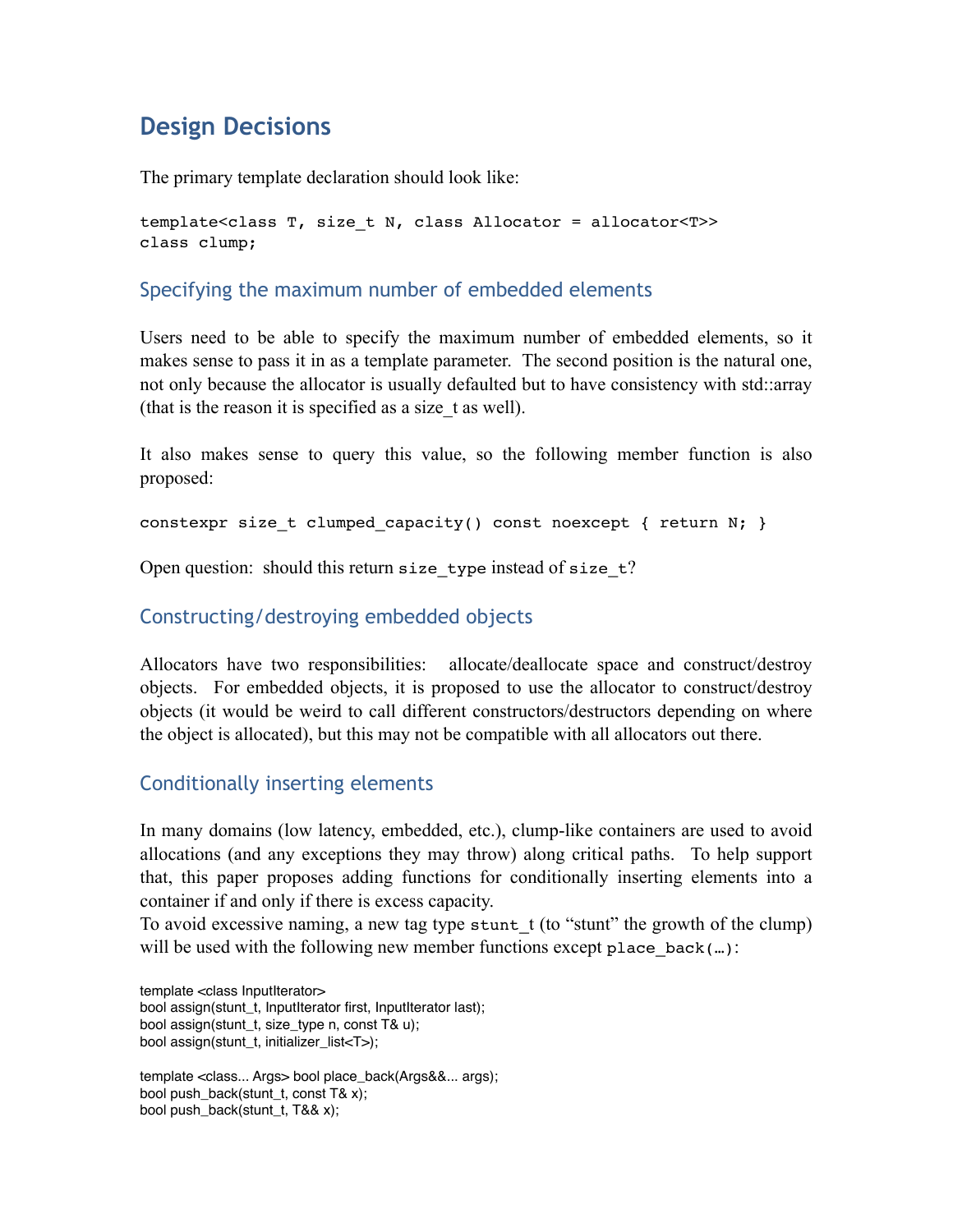template <class... Args> pair<iterator, bool> emplace(stunt\_t, const\_iterator position, Args&&... args); pair<iterator, bool> insert(stunt\_t, const\_iterator position, const T& x); pair<iterator, bool> insert(stunt\_t, const\_iterator position, T&& x); pair<iterator, bool> insert(stunt\_t, const\_iterator position, size\_type n, const T& x); template <class InputIterator> pair<iterator, bool> insert(stunt\_t, const\_iterator position, InputIterator first, InputIterator last); pair<iterator, bool> insert(const\_iterator position, initializer\_list<T> il);

These functions return (an extra) bool to indicate that the addition took place because was enough excess capacity to allow it without doing a reallocation.

Most of the functions have no ill effects when they return false. The only two functions we cannot make that guarantee with are the ones that take templated InputIterators whose iterator category is no more refined than input iterator, as we cannot calculate how many elements would be added before adding them. Note: forward iterators and bidirectional iterators require an extra pass to calculate this, but it doesn't change the overall complexity of the operation.

place\_back(Args&&…) has a new name (as opposed to using a stunt\_t tag) because  $emplace$  back(...) already takes a variable number of parameters and there is no reason to be overly clever by giving it different behavior based on the type of the first parameter. In addition, place back(...) has a slightly different requirement than emplace\_back(...) in that it does not require  $T$  be MoveInsertable. If it is desired to use emplace\_back(stunt\_t, …) instead, care must be take for things like containers of containers (eg: clump<clump<r>>>).

### Construction, assignment and swap

The exception safety guarantees on move construction, move assignment and swap for a clump that can embed at least one element must now to take into account the exception safety guarantees of the underlying type the container holds, as those operations may move individual elements.

Because elements may move, iterators, pointers and references to elements may be invalidated by move construction, move assignment or swap.

Note: while I believe that swap() is still technically  $O(1)$  (since N is bounded at compile time),  $std:array$  states that it is linear in N, so clump is adopting the same nomenclature.

And then there is the following scenario:

```
using C = clump<string, 1>;
C c1{"Five", "Seven"};
```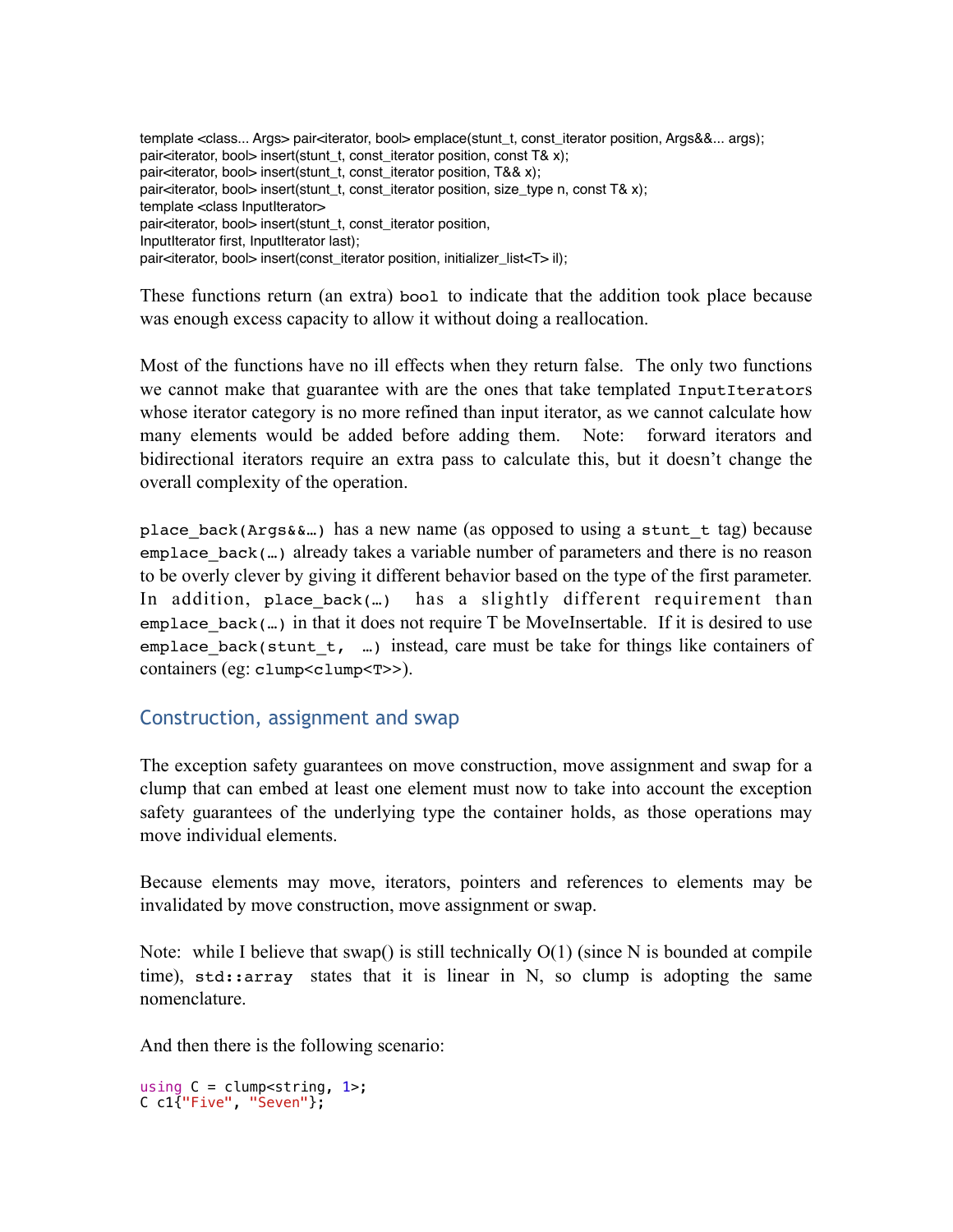```
c1.pop_back() // c1 has one element in the heap
C c2{c1}; // c2 has one element in its clump
C c3{std::move(c1)}; // is the element embedded in clump or in the heap?
```
c1 has an element in the heap, because pop back() should not invalidate iterators, pointers and references to elements not being destroyed.

c2 stores its element the element in the clump, as there is no advantage to putting it on the heap (and a slight risk because the heap allocation may fail).

We have a choice for c3. It is being proposed to embed the element in the clump in c3, which has the advantage of minimizing memory usage in a way that isn't easy for the user to accomplish otherwise as well as being consistent with copying. Other alternatives are keeping it on the heap, which has the advantage of minimizing the amount of work move construction has to do as well as minimizing the risk of an exception being thrown. A third alternative is that we can leave that decision up to Quality of Implementation.

vector::swap() swaps both capacity and the elements; clump should as well.

### Querying where the elements are stored

There should be a function that describes where the elements are stored:

bool is\_clumped() const noexcept;

What should is clumped() return if the clump is empty? It is proposed that the answer is whether the next element added will go in the clump or in the heap.

### Empty clumps

Given the following scenario:

```
using C = clump \leq tring, 1>;
C c1{"Five", "Seven"}; 
c1.pop_back(); 
c1.pop_back(); 
c1.emplace_back("Eleven");
```
Should the element be in the clump or on the heap? It is proposed to leave it up to Quality of Implementation. Adding an element after clear() should also be consistent with this.

### Interoperability between different clumps and/or other standard containers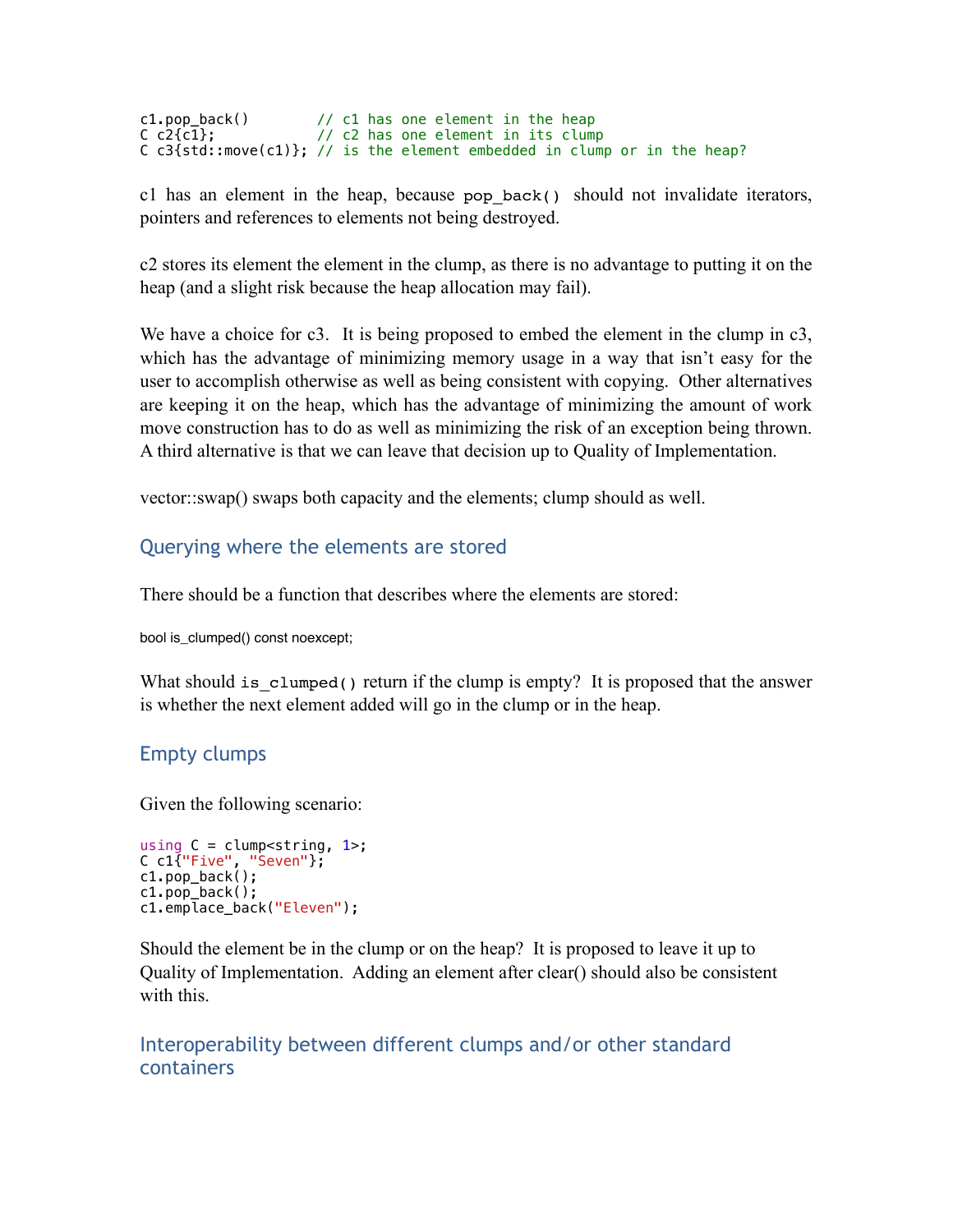Various questions on interoperability have come up: should clumps of different embeddable sizes be comparable? Can clumps "steal" the heap allocated space from clumps of different embeddable sizes, std::vector or std::string, or vice-versa? Should vector<T,  $A$ > and clump<T, 0,  $A$ > be the same type?

The author has not seen sufficient motivation for any of these ideas and is not proposing them.

One neat feature that the Boost small\_vector has is that it is convertible to small vector base $\leq$   $\mathbb{R}$ , A> so that you can pass small vector with different embeddable sizes to interfaces w/o having to remain in template-land. The author is open to adding this should there be sufficient interest.

# **Technical Specifications**

The following specification would normally be presented in green and underlined. However, the description is mainly the same as for vector. For clarity, it is presented unhighlighted with material changes (other than name or size\_t template parameter) from vector highlighted in **blue**. Changes will also be needed in various parts of [containers] to add clump wherever requirements on vector are specifically specified. (The author is expecting this proposal to be revised, possibly multiple times, prior to being added to a TS, and will add a more complete technical specification at that time.) All changes are relative to [N4567.](http://www.open-std.org/jtc1/sc22/wg21/docs/papers/2015/n4567.pdf)

Header <clump> synopsis #include <initializer\_list> namespace std { template <class T, size t N, class Allocator = allocator  $\leq T$  > class clump; template <class T, size\_t N, class Allocator> bool operator==(const clump<T, N, Allocator>& x, const clump<T, N, Allocator>& y); template <class T, size t N class Allocator> bool operator< (const clump<T, N, Allocator>& x, const clump<T, N, Allocator>& y); template <class T, size t N, class Allocator> bool operator!=(const clump<T, N, Allocator>& x, const vector<T, N, Allocator>& y); template <class T, size t N, class Allocator> bool operator> (const clump<T, N, Allocator>& x, const vector<T, N, Allocator>& y); template <class T, size  $t$  N, class Allocator> bool operator>=(const clump<T, N, Allocator>& x, const vector<T, N, Allocator>& y); template <class T, size t N, class Allocator> bool operator  $\leq$  (const clump $\leq$ , N, Allocator $\geq$ & x, const vector  $\leq$ , N, Allocator $\geq$ & y); template <class T, size\_t N, class Allocator> void swap(clump<T, N, Allocator>& x, clump<T, N, Allocator>& y) noexcept(noexcept(x.swap(y)));

#### Class template clump [clump]

Class template clump overview [clump.overview] A clump is a sequence container that supports (amortized) constant time insert and erase operations at the end; insert and erase in the middle take linear time. Storage management is handled automatically, though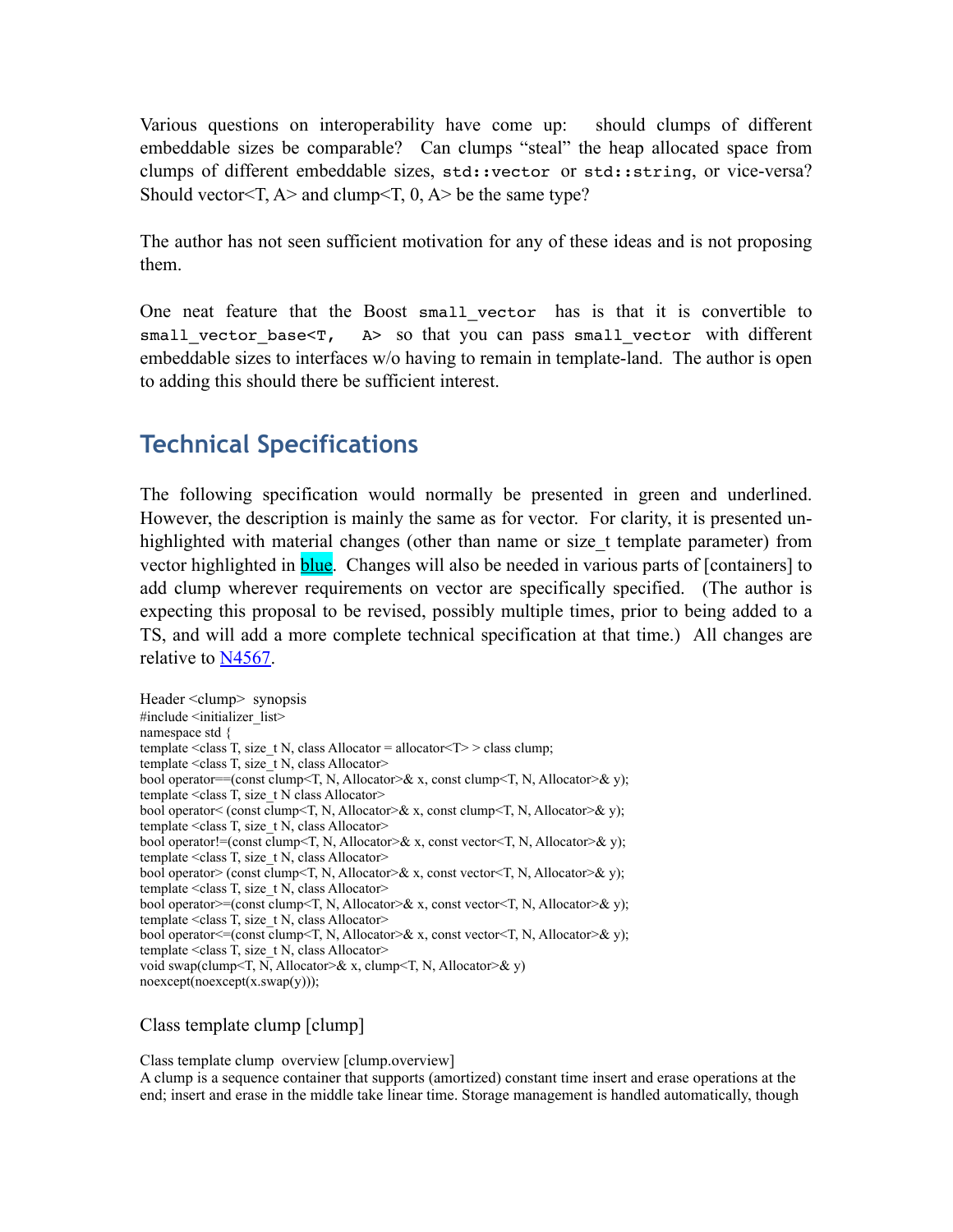hints can be given to improve efficiency. Clump allocates space for some number of elements (N) in the object itself when helps to avoid heap allocations and cache misses.

A clump satisfies all of the requirements of a container and of a reversible container (given in two tables in 23.2), of a sequence container, including most of the optional sequence container requirements (23.2.3), of an allocator-aware container (Table 98), and of a contiguous

container  $(23.2.1)$ . The exceptions are the push front, pop front, and emplace front member functions, which are not provided. Descriptions are provided here only for operations on clump that are not described in one of these tables or for operations where there is additional semantic information.

namespace whatever { struct stunt\_t  $\{\}$ ; constexpr stunt  $t$  stunt $\{\};$ 

template <class T, size  $t$  N, class Allocator = allocator < $T$ >>> class clump { public: // types: typedef value type & reference; typedef const value type & const reference; typedef implementation-defined iterator; // see 23.2 typedef implementation-defined const\_iterator; // see 23.2 typedef implementation-defined size\_type; // see 23.2 typedef implementation-defined difference type;// see 23.2 typedef T value\_type; typedef Allocator allocator\_type; typedef typename allocator\_traits<Allocator>::pointer pointer; typedef typename allocator\_traits<Allocator>::const\_pointer const\_pointer; typedef std::reverse\_iterator<iterator> reverse\_iterator; typedef std::reverse\_iterator<const\_iterator> const\_reverse\_iterator; // construct/copy/destroy: clump() noexcept(noexcept(Allocator())) : clump(Allocator()) { } explicit clump(const Allocator&) noexcept; explicit clump(size type n, const Allocator $\&$  = Allocator()); clump(size\_type n, const T& value, const Allocator $\&$  = Allocator()); template <class InputIterator> clump(InputIterator first, InputIterator last, const Allocator $\&$  = Allocator()); clump(const clump& x); clump(clump&&) noexcept(!N || noexcept(T(declval<T&&>())); clump(const clump&, const Allocator&); clump(clump&&, const Allocator&); clump(initializer\_list<T>, const Allocator $\&$  = Allocator());  $\sim$  clump(); clump& operator=(const clump& x); clump & operator= $(clump&x x)$ noexcept((!N || noexcept(T(declval<T&&>())) && (allocator\_traits<Allocator>::propagate\_on\_container\_move\_assignment::value || allocator\_traits<Allocator>::is\_always\_equal::value)); clump & operator=(initializer\_list <T >); template <class InputIterator> void assign(InputIterator first, InputIterator last); void assign(size type n, const  $T& u$ ); void assign(initializer\_list<T>); bool assign(stunt\_t, InputIterator first, InputIterator last); bool assign(stunt\_t, size\_type n, const  $T\& u$ ); bool assign(stunt\_t, initializer\_list  $\leq$ T $>$ ); allocator type get allocator() const noexcept; // iterators: iterator begin() noexcept; const iterator begin() const noexcept; iterator end() noexcept; const iterator end() const noexcept;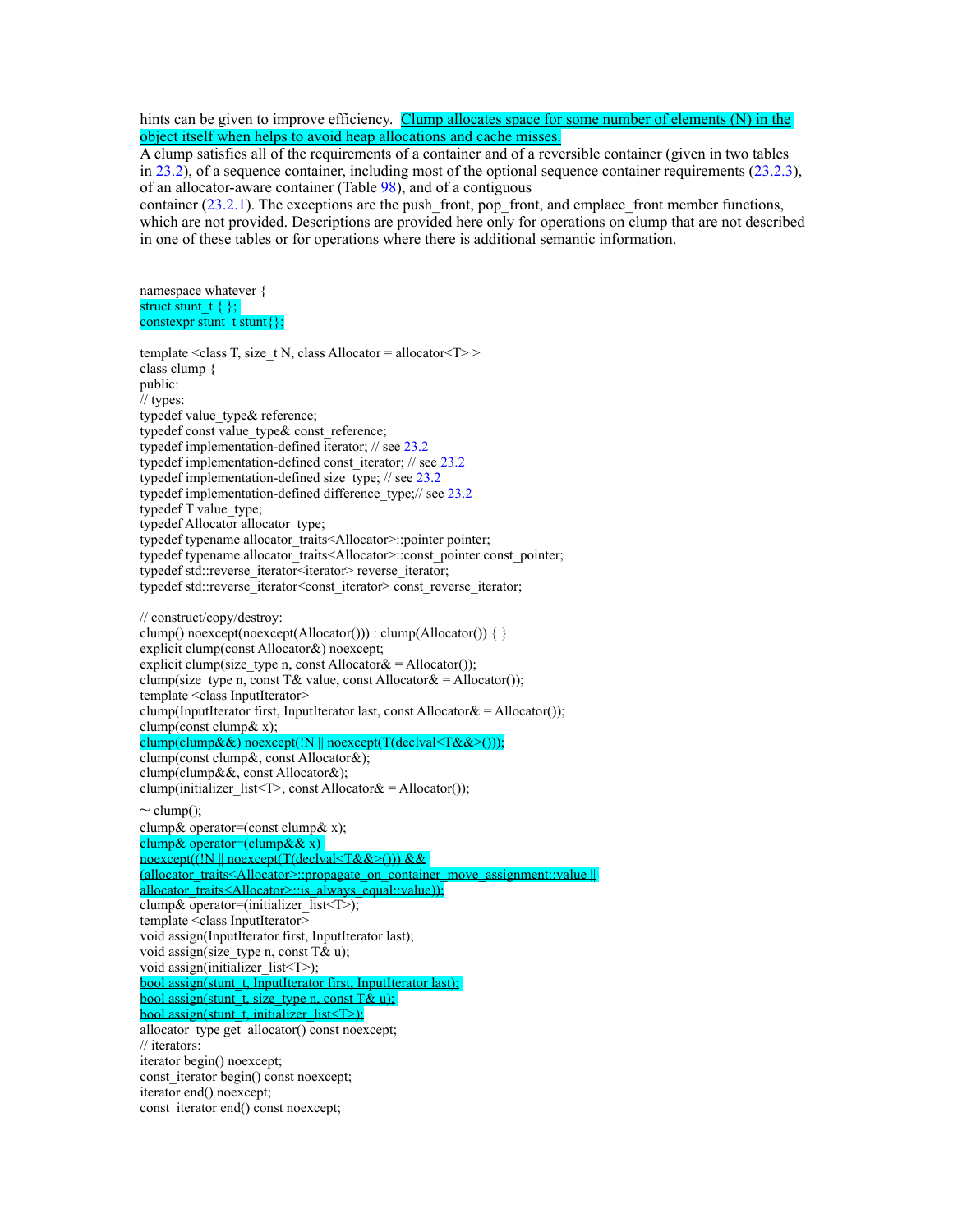reverse iterator rbegin() noexcept; const reverse iterator rbegin() const noexcept; reverse iterator rend() noexcept; const reverse iterator rend() const noexcept; const\_iterator cbegin() const noexcept; const<sup>-</sup>iterator cend() const noexcept; const reverse iterator crbegin() const noexcept; const\_reverse\_iterator crend() const noexcept;

// capacity: bool empty() const noexcept; bool is\_clumped() const noexcept; size\_type size() const noexcept; size type max size() const noexcept; size\_type capacity() const noexcept; constexpr size\_t clumped\_capacity() const noexcept; void resize(size\_type sz); void resize(size type sz, const T& c); void reserve(size\_type n); void shrink to  $fit()$ ;

// element access: reference operator[](size\_type n); const reference operator $\sqrt{\frac{s}{s}}$  (size type n) const; const<sup>r</sup>eference at(size\_type n) const; reference at(size type n); reference front(); const\_reference front() const; reference back(); const reference back() const;

// data access T\* data() noexcept; const T\* data() const noexcept;

// modifiers: template <class... Args> void emplace\_back(Args&&... args); template <class... Args> bool place\_back(Args&&... args); bool push\_back(stunt\_t, const T& x); bool push\_back(stunt\_t,  $T&& x$ ); void push back(const  $T& x$ ); void push\_back( $T&&x$ ); void pop  $\bar{b}$ ack(); template <class... Args> iterator emplace(const\_iterator position, Args&&... args); template <class... Args> pair<iterator, bool> emplace(stunt\_t, const\_iterator position, Args&&... args); pair<iliterator, bool> insert(stunt\_t, const\_iterator position, const T& x); pair<iterator, bool> insert(stunt\_t, const\_iterator position, T&& x); pair<iterator, bool> insert(stunt\_t, const\_iterator position, size\_type n, const T& x); template <class InputIterator> pair<iterator, bool> insert(stunt\_t, const\_iterator position, InputIterator first, InputIterator last); mpurierator inst, inpurierator rast),<br>pair<iterator, bool> insert(const\_iterator position, initializer\_list<T> il); iterator insert(const\_iterator position, const  $T& x$ ); iterator insert(const\_iterator position,  $T&x$  x); iterator insert(const\_iterator position, size\_type n, const T& x); template <class InputIterator> iterator insert(const\_iterator position, InputIterator first, InputIterator last); iterator insert(const\_iterator position, initializer\_list<T> il); iterator erase(const\_iterator position); iterator erase(const\_iterator first, const\_iterator last); void swap(clump&) noexcept((!N || noexcept(swap(declval<T&>(), declval<T&>())) && (allocator\_traits<Allocator>::propagate\_on\_container\_swap::value || allocator\_traits<Allocator>::is\_always\_equal::value));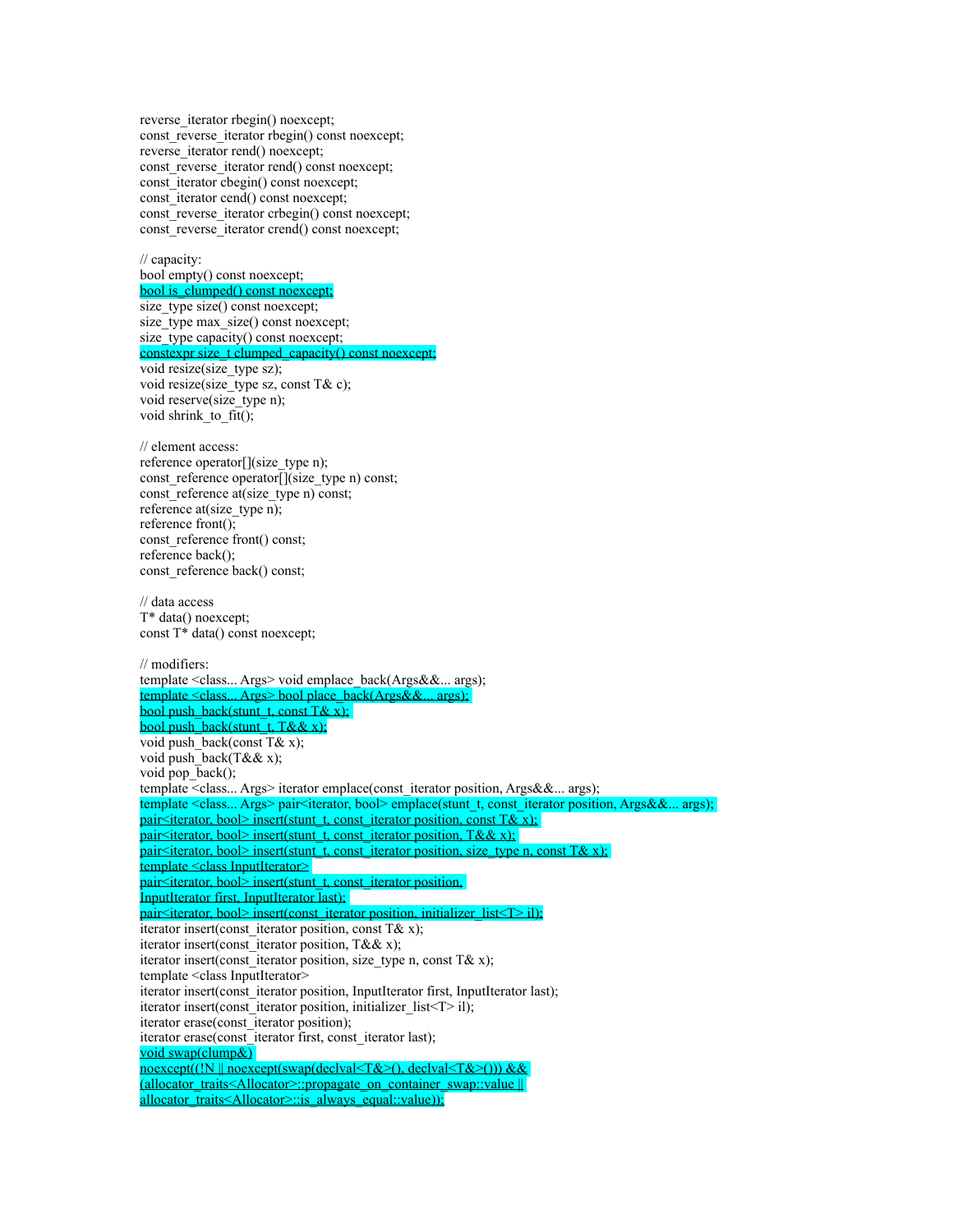void clear() noexcept; }; template <class T, class Allocator> bool operator==(const clump<T, Allocator>& x, const clump<T, Allocator>& y); template <class T, class Allocator> bool operator< (const clump<T, Allocator>& x, const clump<T, Allocator>& y); template <class T, class Allocator> bool operator!=(const clump<T, Allocator>& x, const clump<T, Allocator>& y); template <class T, class Allocator> bool operator> (const clump<T, Allocator>& x, const clump<T, Allocator>& y); template <class T, class Allocator> bool operator>=(const clump<T, Allocator>& x, const clump<T, Allocator>& y); template <class T, class Allocator> bool operator<=(const clump<T, Allocator>& x, const clump<T, Allocator>& y);

// specialized algorithms: template <class T, class Allocator> void swap(clump<T, Allocator>& x, clump<T, Allocator>& y) noexcept(noexcept(x.swap(y))); }

An incomplete type T may be used when instantiating clump if the allocator satisfies the allocator completeness

requirements 17.6.3.5.1. T shall be complete before any member of the resulting specialization of clump is referenced.

Stunt growth [clump.stunt]

struct stunt  $t \in \}$ : constexpr stunt  $\{$  stunt $\{\}$ ;

The struct stunt t is an empty structure type used as a unique type to disambiguate function overloading. Specifically, it is used in clump to indicate that the assign, push\_back, emplace or insert operation should not incur a reallocation.

 clump constructors, copy, and assignment [clump.cons] Post-condition: is clumped() ==  $(size() \le N)$ . explicit clump(const Allocator&); Effects: Constructs an empty clump, using the specified allocator. Complexity: Constant. explicit clump(size\_type n, const Allocator $&$  = Allocator()); Effects: Constructs a clump with n default-inserted elements using the specified allocator. Requires: T shall be DefaultInsertable into \*this. Complexity: Linear in n. clump(size\_type n, const T& value, const Allocator $&=$  Allocator()); Effects: Constructs a clump with n copies of value, using the specified allocator. Requires: T shall be CopyInsertable into \*this. Complexity: Linear in n. template <class InputIterator> clump(InputIterator first, InputIterator last, const Allocator $&=$  Allocator()); Effects: Constructs a clump equal to the range [first,last), using the specified allocator. Complexity: Makes only N calls to the copy constructor of T (where N is the distance between first and last) and no reallocations if iterators first and last are of forward, bidirectional, or random access categories. It makes order N calls to the copy constructor of T and order  $log(N)$  reallocations if they are just input iterators. template<class InputIterator> bool assign(stunt\_t, InputIterator first, InputIterator last); Returns: true if the elements were replaced. Requires: T shall be EmplaceConstructible from \*first and assignable from \*first. If the iterator does not meet the

forward iterator requirements, T shall also be MoveInsertable. Each iterator in the range [first, last) shall be dereferenced only once.

Effects: If std::distance(first, last)  $\leq$  capacity(), replaces elements with a copy of [first, last). If false is returned and first meets the forward iterator requirements, there are no ill effects; otherwise, the effects are unspecified.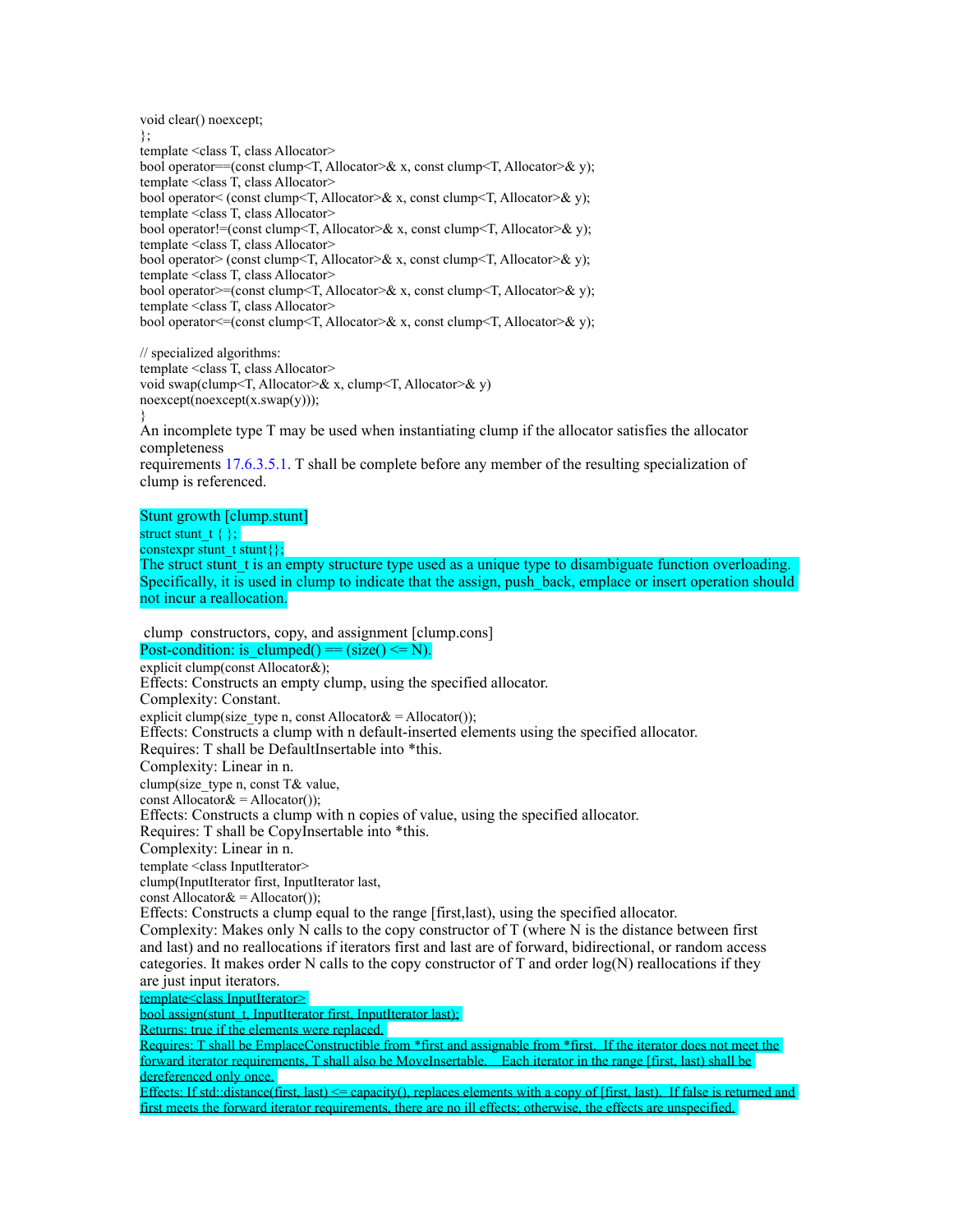bool assign(stunt\_t, size\_type n, const T& u); Returns: true if the elements were replaced. Requires: T shall be CopyInsertable and CopyAssignable. Effects: Replaces elements with n copies of u.

bool assign(stunt\_t, initializer\_list  $\leq$  il); Effects: Same as  $\overline{assign}()$ , il, end $()$ ;

clump capacity [clump.capacity]

bool is\_clumped() const noexcept;

Returns: If  $size() > 0$ , true if the elements are embedded in the clump. If  $size() == 0$ , returns the same value as would be returned after successfully inserting a single element into the clump.

size  $\overline{type}$  capacity() const noexcept:

Returns: The total number of elements that the clump can hold without requiring reallocation. constexpr size t clumped capacity() const noexcept;

Returns: The total number of elements that the clump can hold without requiring allocation. void reserve(size\_type n);

Requires: T shall be MoveInsertable into \*this.

Effects: A directive that informs a clump of a planned change in size, so that it can manage the storage allocation accordingly. After reserve(), capacity() is greater or equal to the argument of reserve if reallocation happens; and equal to the previous value of capacity() otherwise. Reallocation happens at this point if and only if the current capacity is less than the argument of reserve(). If an exception is thrown other than by the move constructor of a non-CopyInsertable type, there are no effects. Complexity: It does not change the size of the sequence and takes at most linear time in the size of the sequence.

Throws: length error if  $n > max$  size().264

Remarks: Reallocation invalidates all the references, pointers, and iterators referring to the elements in the sequence. No reallocation shall take place during insertions that happen after a call to reserve() until the time when an insertion would make the size of the clump greater than the value of capacity(). void shrink to  $fit()$ ;

Requires:  $\overline{T}$  shall be MoveInsertable into \*this.

Complexity: Linear in the size of the sequence.

Remarks: shrink to fit is a non-binding request to reduce capacity() to size(). [ Note: The request is non-binding to allow latitude for implementation-specific optimizations. —end note ] If an exception is thrown other than by the move constructor of a non-CopyInsertable T there are no effects.

void swap(clump&)

noexcept((!N || noexcept(swap(declval<T&>(), declval<T&>())) &&

(allocator\_traits<Allocator>::propagate\_on\_container\_swap::value ||

allocator\_traits<Allocator>::is\_always\_equal::value)); Effects: Exchanges the contents and capacity() of  $*$ this with that of x.

Complexity: Linear in N.

void resize(size\_type sz);

Effects: If  $sz \leq size()$ , erases the last size() - sz elements from the sequence. Otherwise, appends sz - size() default-inserted elements to the sequence.

Requires: T shall be MoveInsertable and DefaultInsertable into \*this.

Remarks: If an exception is thrown other than by the move constructor of a non-CopyInsertable T there are no effects.

void resize(size type sz, const  $T&c$ );

Effects: If  $sz \leq size()$ , erases the last  $size()$  -  $sz$  elements from the sequence. Otherwise, appends sz - size() copies of c to the sequence.

Requires: T shall be CopyInsertable into \*this.

Remarks: If an exception is thrown there are no effects.

clump data [clump.data]

T\* data() noexcept;

const T\* data() const noexcept;

Returns: A pointer such that  $[data()$ ,data $( ) + size( ) )$  is a valid range. For a non-empty clump,  $data() == & front()$ .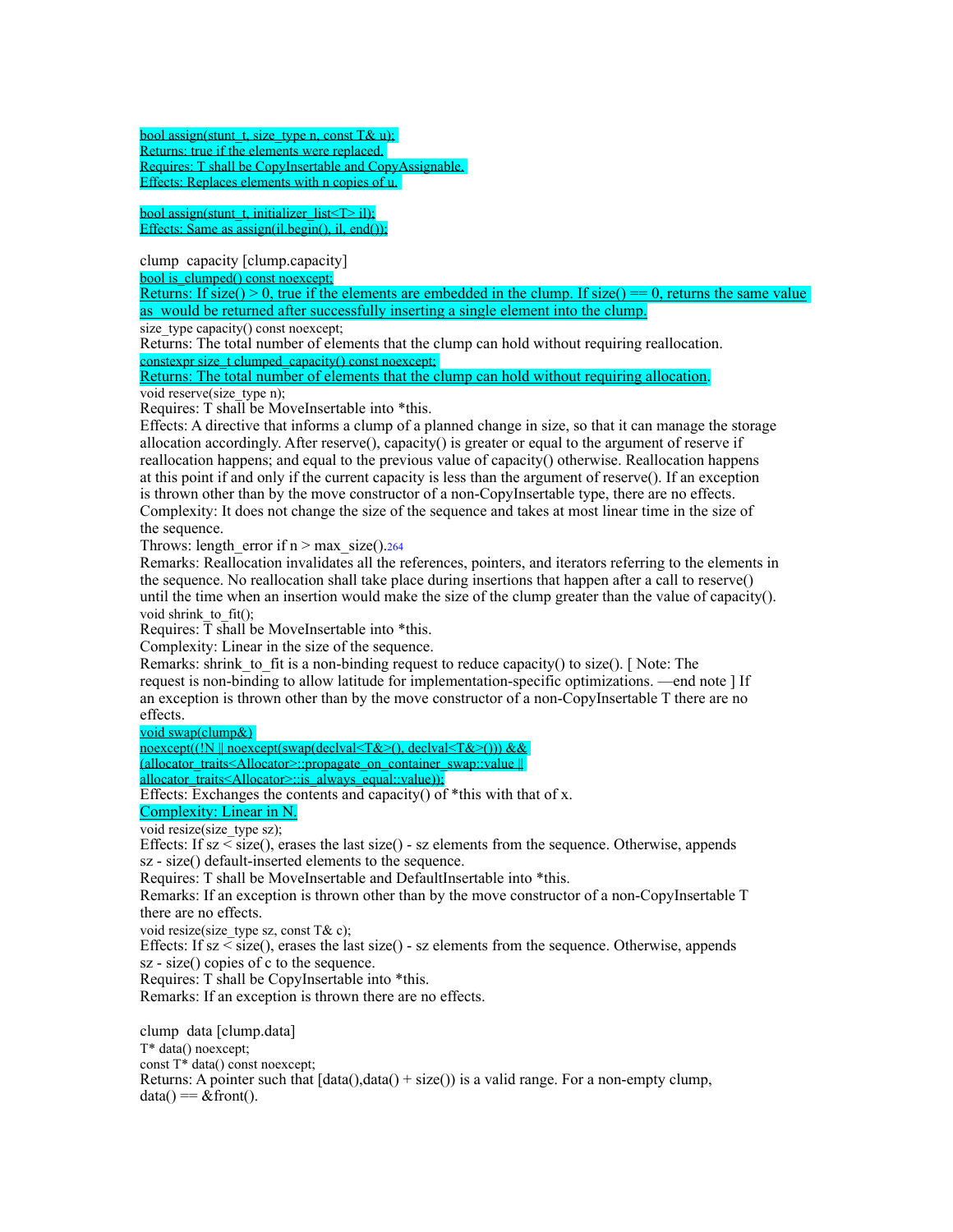Complexity: Constant time.

clump modifiers [clump.modifiers]

iterator insert(const\_iterator position, const T& x);

iterator insert(const\_iterator position, T&& x);

iterator insert(const\_iterator position, size\_type n, const T& x);

template <class InputIterator>

iterator insert(const\_iterator position, InputIterator first, InputIterator last);

iterator insert(const\_iterator position, initializer\_list<T>);

template <class... Args> void emplace\_back(Args&&... args);

template <class... Args> iterator emplace(const\_iterator position, Args&&... args);

void push back(const  $T& x$ );

void push back(T&& x);

Remarks: Causes reallocation if the new size is greater than the old capacity. If no reallocation happens, all the iterators and references before the insertion point remain valid. If an exception is thrown other than by the copy constructor, move constructor, assignment operator, or move assignment operator of T or by any InputIterator operation there are no effects. If an exception is thrown while inserting a single element at the end and T is CopyInsertable or is nothrow move constructible  $\leq T$ : value is true, there are no effects. Otherwise, if an exception is thrown by the move constructor of a non-CopyInsertable T, the effects are unspecified.

Complexity: The complexity is linear in the number of elements inserted plus the distance to the end of the clump.

template <class... Args> bool place\_back(Args&&... args);

bool push\_back(stunt\_t, const T& x);

bool push\_back(stunt\_t, T&& x);

template <class... Args> pair<iterator, bool> emplace(stunt\_t, const\_iterator position, Args&&... args); pair<iterator, bool> insert(stunt\_t, const\_iterator position, const T& x);

pair<iterator, bool> insert(stunt\_t, const\_iterator position, T&& x);

pair<iterator, bool> insert(stunt\_t, const\_iterator position, size\_type n, const T& x);

template <class InputIterator>

 $pair \leq iterator, bool$  insert(stunt\_t, const\_iterator position,

InputIterator first, InputIterator last);

pair<iterator, bool> insert(const\_iterator position, initializer\_list<T> il);

Remarks: Will not cause reallocation. If the new size would have been greater than the old capacity, false or pair<iterator, false> is returned.

All the iterators and references before the insertion point remain valid. If an exception is thrown other than by the copy constructor, move constructor, assignment operator, or move assignment operator of T or by any InputIterator operation there are no effects. If an exception is thrown while inserting a single element at the end and T is CopyInsertable or is nothrow move constructible<T>::value is true, there are no effects. Otherwise, if an exception is thrown by the move constructor of a non-CopyInsertable T, the effects are unspecified.

Complexity: The complexity is linear in the number of elements inserted plus the distance to the end of the clump.

iterator erase(const\_iterator position);

iterator erase(const\_iterator first, const\_iterator last);

void pop\_back();

Effects: Invalidates iterators and references at or after the point of the erase.

Complexity: The destructor of T is called the number of times equal to the number of the elements erased, but the assignment operator of T is called the number of times equal to the number of elements in the clump after the erased elements.

Throws: Nothing unless an exception is thrown by the copy constructor, move constructor, assignment operator, or move assignment operator of T.

clump specialized algorithms [clump.special] template <class T, class Allocator> void swap(clump<T, Allocator>& x, clump<T, Allocator>& y) noexcept(noexcept(x.swap(y))); Effects:  $x.swap(y);$